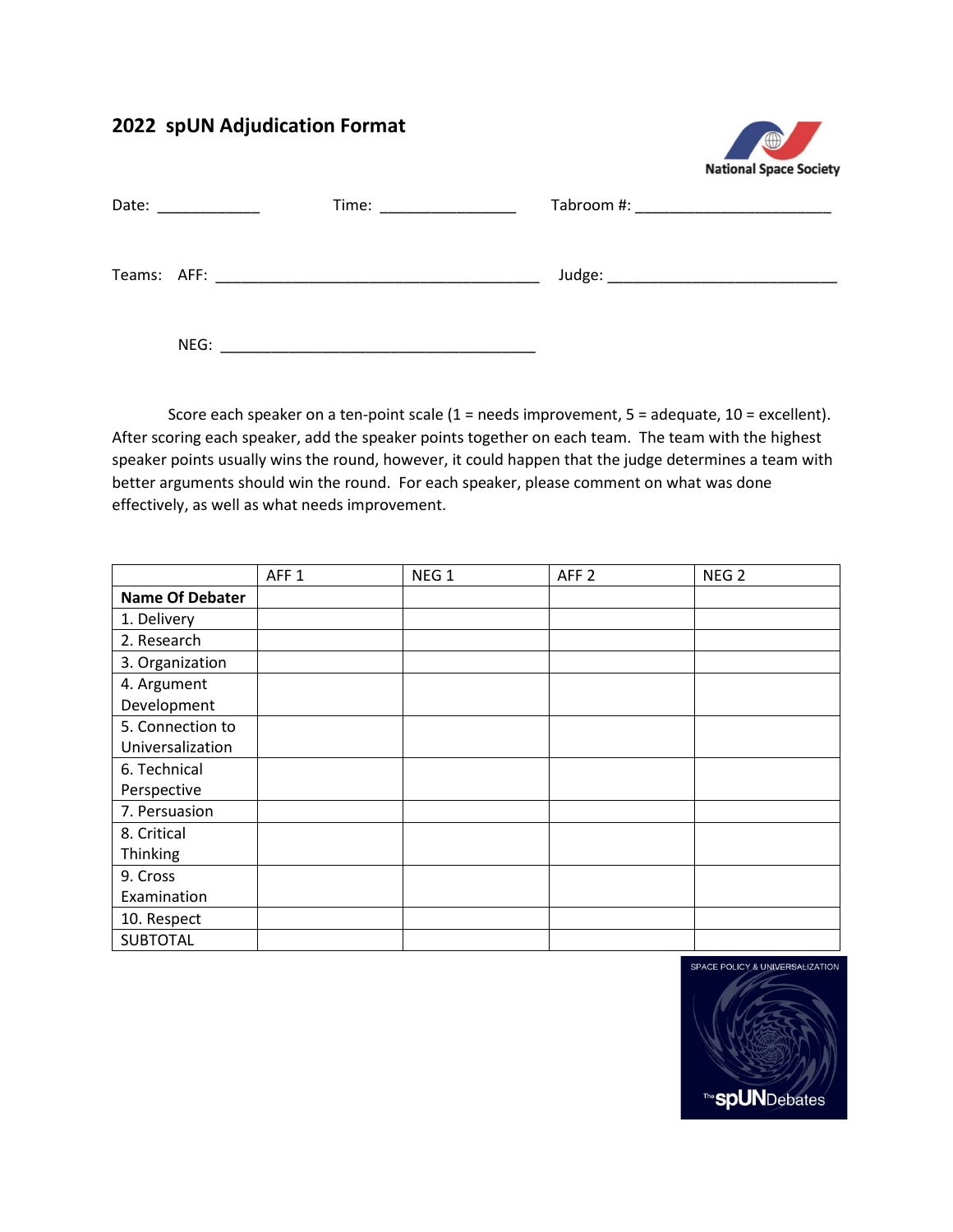Page 2



|                        | AFF <sub>3</sub> | NEG <sub>3</sub> | AFF4 | NEG <sub>4</sub> |
|------------------------|------------------|------------------|------|------------------|
| <b>Name of Debater</b> |                  |                  |      |                  |
| 1. Delivery            |                  |                  |      |                  |
| 2. Research            |                  |                  |      |                  |
| 3. Organization        |                  |                  |      |                  |
| 4. Argument            |                  |                  |      |                  |
| Development            |                  |                  |      |                  |
| 5. Connection to       |                  |                  |      |                  |
| Universalization       |                  |                  |      |                  |
| 6. Technical           |                  |                  |      |                  |
| Perspective            |                  |                  |      |                  |
| 7. Persuasion          |                  |                  |      |                  |
| 8. Critical            |                  |                  |      |                  |
| Thinking               |                  |                  |      |                  |
| 9. Cross               | N/A              | N/A              | N/A  | N/A              |
| Examination            |                  |                  |      |                  |
| 10. Respect            |                  |                  |      |                  |
| <b>SUBTOTAL</b>        |                  |                  |      |                  |

COMMENTS: Team Total Points\_\_\_\_\_\_\_\_\_\_\_\_\_\_\_\_\_

Winning Team: \_\_\_\_\_\_\_\_\_\_\_\_\_\_\_\_\_\_\_